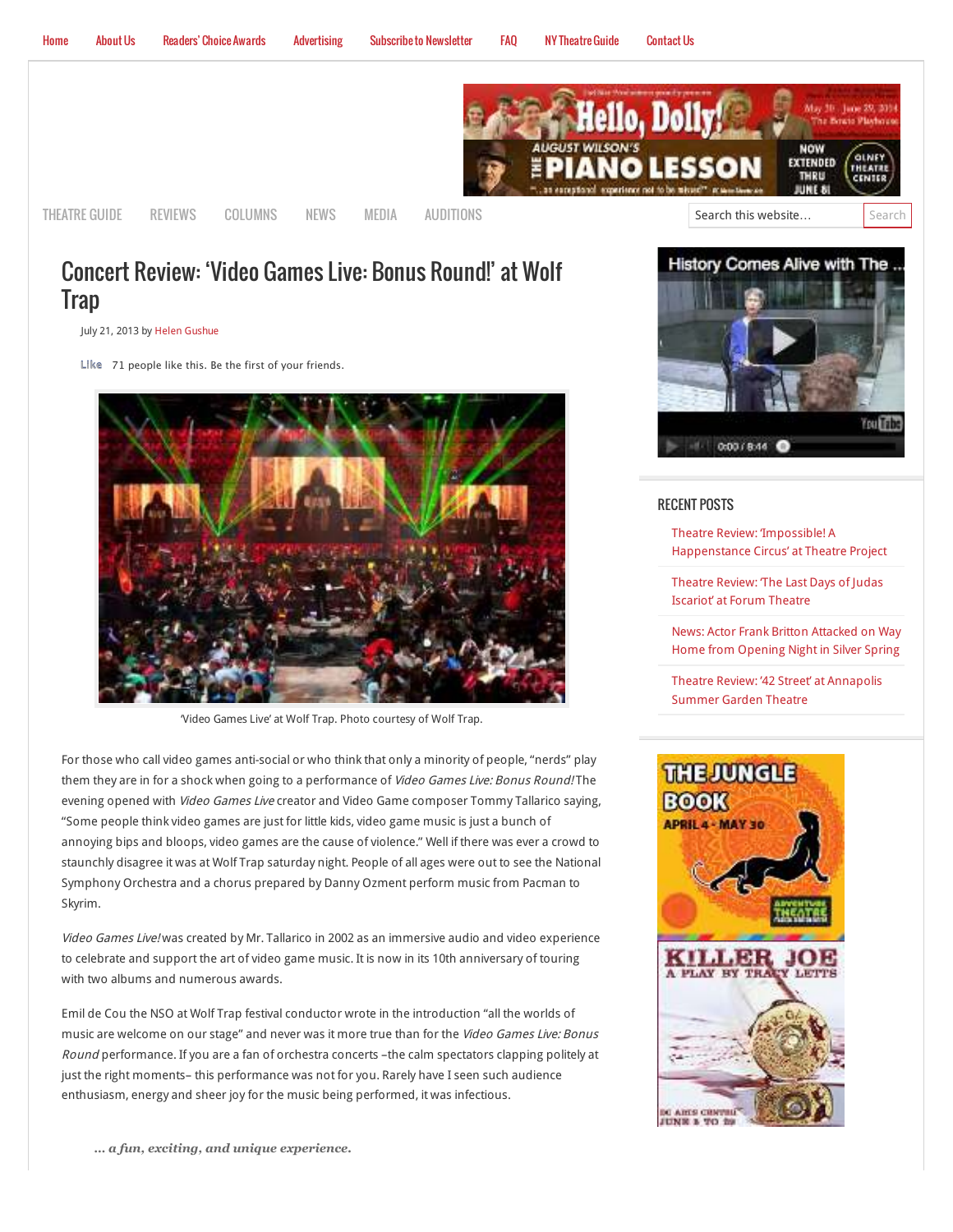The National Symphony Orchestra was stellar, conducted with elegance and mirth by Emmanuel Fratianni. They were gleefully cheered on as they had to perform the music, sound effects and all, while select members of the audience got on stage and played super smash brothers live. It is hard to imagine a better way to expose young people to the wonder of the orchestra as with music that they already love and appreciate.

Composed by Nobuo Uematsu, a "famous" composer in the gaming world, "Final Fantasy 8, Liberi Fatali" was one piece that stood out, and I must say that the music was absolutely AMAZING. This song is the introduction when you start a new game, foreshadowing the epic love story between Squall and Rinoa. For the time this game came out (1999), this took video game music to a whole new level. Nobuo said, "screw that", to conventional video game music, which was usually really short and catchy. He wanted to make something huge and beautiful and he did.They also performed a medley from Zelda. The girl who played the flute for the medley is Laura Intravia, and she became popular via youtube for doing this.

I can promise you that going to a performance of Video Games Live, whether you are a gamer, a musician, a parent or all three, you will have a fun, exciting, and unique experience.

Running time: Three hours with two encores.

Video Games Live: Bonus Round! was their only performance at Wolf Trap. For future events at Wolf Trap click [here.](http://www.wolftrap.org/)

#### Share this:



# [Wolf Trap Tickets](http://www.googleadservices.com/pagead/aclk?sa=L&ai=CE-y25KKHU86sNrCulALJuYHwDYqwnfkF6pLK4qUBwI23ARABIMWFzwNQ_o3Q4_3_____AWDJ_oGHyKOQGaABjvamywPIAQGoAwHIA8MEqgTFAU_QFREdJ3cIvYYUIoBljx46rQqGBmOHotScvFpeEClVlx779mT2K2GOap1yXbVis0yCcCHJtdmPMKZQjQIOJqRzqx16r7fOyGPUS3UPP_QPEmKu3gjwS9o0Vmc1hcwY8SIalZAtjSshbcwVRLKilRfFICl2lyWlLwGanDsWId8Gi6dK1NUMIr2fT8HFtcplX-176OCXAO6bYkTgSmXP64H6KXhSwZvX1303WZZMKCgPzUrPfBQ1kyeZz1I45sKHB1gz23kMiAYBgAfaidk0&num=1&cid=5Gi9lLELoAE2ApgoW-8EtrgF&sig=AOD64_19o8JSA3XxD1n7iTr1k-5qRaZ8bw&client=ca-pub-4495408501675319&adurl=http://www.ticketofficesales.com/venue/wolf-trap-tickets-for-sale.aspx)

[wolftrap.ticketofficesales.com](http://www.googleadservices.com/pagead/aclk?sa=L&ai=CE-y25KKHU86sNrCulALJuYHwDYqwnfkF6pLK4qUBwI23ARABIMWFzwNQ_o3Q4_3_____AWDJ_oGHyKOQGaABjvamywPIAQGoAwHIA8MEqgTFAU_QFREdJ3cIvYYUIoBljx46rQqGBmOHotScvFpeEClVlx779mT2K2GOap1yXbVis0yCcCHJtdmPMKZQjQIOJqRzqx16r7fOyGPUS3UPP_QPEmKu3gjwS9o0Vmc1hcwY8SIalZAtjSshbcwVRLKilRfFICl2lyWlLwGanDsWId8Gi6dK1NUMIr2fT8HFtcplX-176OCXAO6bYkTgSmXP64H6KXhSwZvX1303WZZMKCgPzUrPfBQ1kyeZz1I45sKHB1gz23kMiAYBgAfaidk0&num=1&cid=5Gi9lLELoAE2ApgoW-8EtrgF&sig=AOD64_19o8JSA3XxD1n7iTr1k-5qRaZ8bw&client=ca-pub-4495408501675319&adurl=http://www.ticketofficesales.com/venue/wolf-trap-tickets-for-sale.aspx) Wolf Trap Wolf Trap Events Now on Sale. Call today!

Filed Under: [Uncategorized](http://www.mdtheatreguide.com/category/uncategorized/) Tagged With: [video games live,](http://www.mdtheatreguide.com/tag/video-games-live/) [wolf trap](http://www.mdtheatreguide.com/tag/wolf-trap/)

## About Helen Gushue

Helen Gushue is a DC native, and graduate of Guilford college in North Carolina where she earned her degree in Music performance. She's an arts lover who has worked as an educator in various fields and believes whole-heartedly in arts education. She is pursuing a career in or surrounding world music and education.